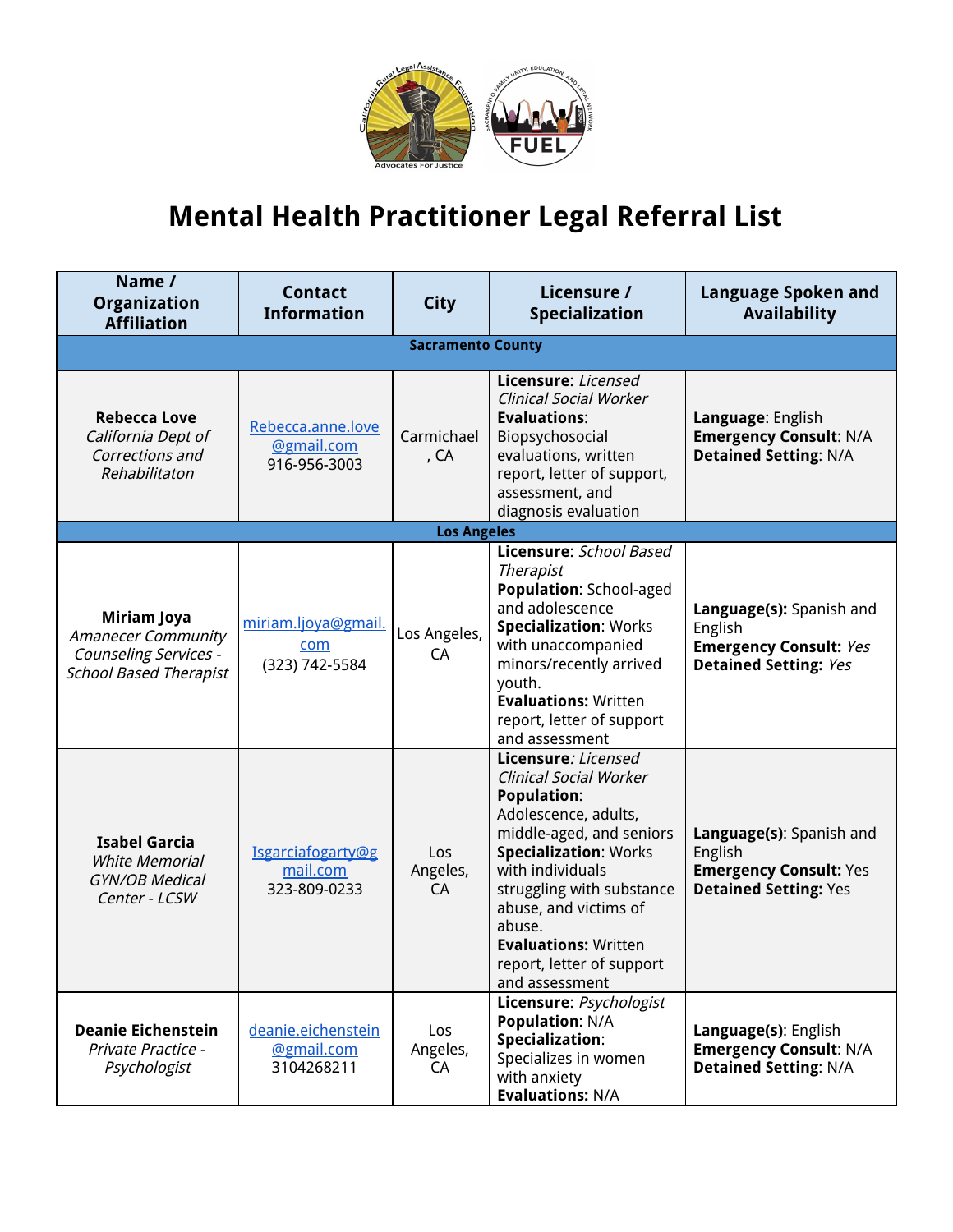

| <b>Lisa Gallegos</b><br>Self-employed -<br>Psychotherapist /<br><b>Licensed Clinical Social</b><br>Worker | Lisa.gallegos.lcsw@<br>gmail.com<br>213-810-5534 | Los<br>Angeles,<br>Los<br>Angeles<br>County | Licensure:<br>Psychotherapist/Licensed<br><b>Clinical Social Worker</b><br><b>Population:</b><br>Preschoolers,<br>school-aged, adolescents,<br>adults, middle-aged, and<br>seniors<br><b>Specialization: Provides</b><br>individual, family,<br>couples, and group<br>therapy. Works with<br>survivors of<br>interpersonal traumas<br>and systemic traumas<br><b>Evaluations:</b><br>Biopsychosocial, written<br>report, letter of support<br>and assessment | Language(s):<br>Conversational Spanish and<br>English<br><b>Availability:</b><br>Monday-Friday<br>mornings (before 11am)<br>and 5pm and later,<br><b>Emergency Consult: No</b><br><b>Detained Setting: Yes</b> |
|-----------------------------------------------------------------------------------------------------------|--------------------------------------------------|---------------------------------------------|--------------------------------------------------------------------------------------------------------------------------------------------------------------------------------------------------------------------------------------------------------------------------------------------------------------------------------------------------------------------------------------------------------------------------------------------------------------|----------------------------------------------------------------------------------------------------------------------------------------------------------------------------------------------------------------|
| Janie McGlasson<br>Self-Employed -<br>Marriage and Family<br><b>Therapist</b>                             | janie.mcglasson@g<br>mail.com<br>6266398052      | Los<br>Angeles<br>County,<br>Los<br>Angeles | Licensure: Licensed<br>marriage and Family<br>therapist<br><b>Population: Adolescents</b><br>and adults<br>Specialization:<br>Specializes in working<br>with young adults and<br>teens<br><b>Evaluations: Written</b><br>report, letter of support<br>and assessment                                                                                                                                                                                         | Language(s): English<br><b>Availability: N/A</b><br><b>Emergency Consult: N/A</b><br><b>Detained Setting: N/A</b>                                                                                              |
| <b>Rosa Inez</b><br>Salcido-Kasteiner<br>Spectrum Schools -<br><b>Therapist</b>                           | shrinkmom12@gm<br>ail.com<br>626.975.5505        | Pico<br>Rivera, CA                          | Licensure: Licensed<br>marriage and family<br>therapist<br><b>Population: Toddlers,</b><br>preschoolers,<br>school-aged, adolescents,<br>adults, middle aged, and<br>seniors<br>Specialization:<br>Specializes in providing<br>direct mental health<br>services to children and<br>families<br><b>Evaluations:</b><br>Psychosocial, written                                                                                                                  | Language(s): Spanish and<br>English<br>Availability: Mon-Fri 6:00<br>p.m. - 9:00 p.m<br>Sat 10:00 a.m. - 2:00 p.m.<br><b>Emergency Consult: Yes</b><br><b>Detained Setting: Yes</b>                            |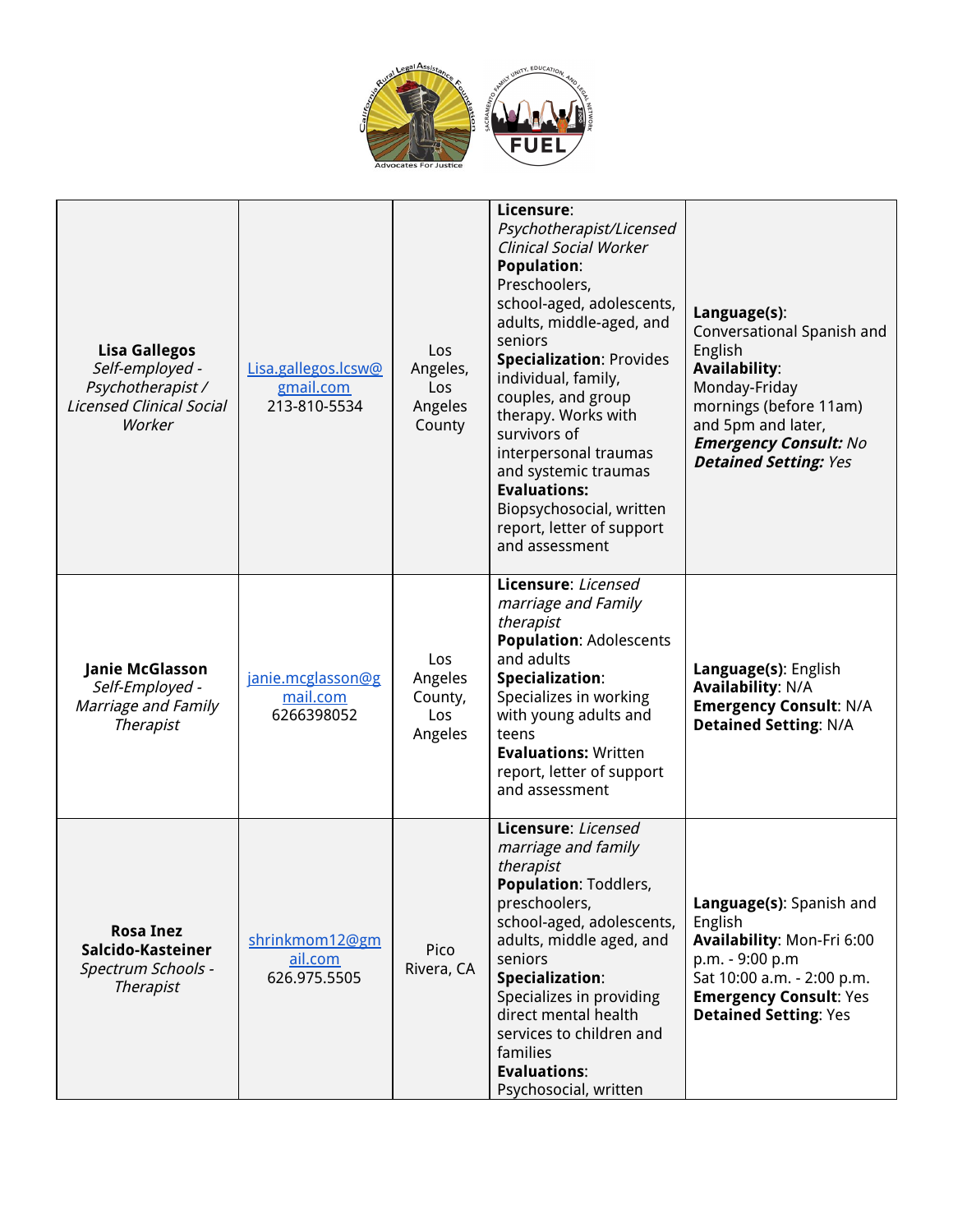

|                                                                                  |                                                 |                             | report, letter of support,<br>assessment                                                                                                                                                                                                                                                                                                                                                                                                                                       |                                                                                                                                                 |  |
|----------------------------------------------------------------------------------|-------------------------------------------------|-----------------------------|--------------------------------------------------------------------------------------------------------------------------------------------------------------------------------------------------------------------------------------------------------------------------------------------------------------------------------------------------------------------------------------------------------------------------------------------------------------------------------|-------------------------------------------------------------------------------------------------------------------------------------------------|--|
| *Katie McClain<br>Self employed - Somatic<br>Experiencing<br>Practitioner, Owner | Katiemcclain@me.c<br>om<br>626-437-8794         | Altadena,<br>Los<br>Angeles | Trauma healing. I am a<br>Somatic Experiencing<br>Practitioner. Somatic Life<br>Coach, Somatic Touch<br>Practitioner (for trauma)<br>and Safe and Sound<br>Protocol Practitioner.<br><b>Evaluations: None</b>                                                                                                                                                                                                                                                                  | None<br>Available via Skype and<br>Phone call, Mon-Fri Varies<br>from 11am-4pm<br><b>Emergency Consult: Yes</b><br><b>Detained Setting: Yes</b> |  |
| <b>María Alfaro</b><br>Self-employed - Clinical<br><b>Therapist</b>              | Maria@somathera<br>pyclinic.com<br>818 744-7256 | Van Nuys,<br>CA             | Licensure: License<br>Marriage and Family<br><b>Therapy</b><br><b>Population: Toddlers,</b><br>preschoolers,<br>school-aged, adolescents,<br>adults, middle aged, and<br>seniors<br>Specialization:<br>Specializes in working<br>with children for the<br>Department of Children<br>and Family Services<br>(DCFS). Provides therapy<br>and assists evaluations<br>for undocumented<br>individuals and victims of<br>crime.<br><b>Evaluations:</b><br>Psychosocial evaluations, | Language(s): Spanish and<br>English<br><b>Availability: N/A</b><br><b>Emergency Consult: No</b><br><b>Detained Setting: Yes</b>                 |  |
|                                                                                  |                                                 | <b>Pasadena</b>             |                                                                                                                                                                                                                                                                                                                                                                                                                                                                                |                                                                                                                                                 |  |
| Jazmine Santillan<br>Biopsychosocial - Mental<br><b>Health Social Worker</b>     | jazminesantillan@i<br>cloud.com<br>5626683149   | North<br>Hollywood,<br>CA   | Licensure: Social worker<br><b>Population: N/A</b><br><b>Specialization: N/A</b><br><b>Evaluations: Written</b><br>report, letter of Support<br>and assessment                                                                                                                                                                                                                                                                                                                 | Language(s): English<br><b>Availability: N/A</b><br><b>Emergency Consult: N/A</b><br><b>Detained Setting: N/A</b>                               |  |
| <b>San Diego County</b>                                                          |                                                 |                             |                                                                                                                                                                                                                                                                                                                                                                                                                                                                                |                                                                                                                                                 |  |
| *Liza Bolanos<br>SUHSD - Licensed<br><b>Mental Health Clinician</b>              | lizalbolanos@gmail<br>.com<br>5593139485        | San Diego,<br>CA            | Licensure: Licensed<br>Marriage and Family<br><b>Therapist</b><br><b>Population: N/A</b><br><b>Specialization: N/A</b><br><b>Evaluations: N/A</b>                                                                                                                                                                                                                                                                                                                              | Language(s): English<br><b>Availability: N/A</b><br><b>Emergency Consult: N/A</b><br><b>Detained Setting: N/A</b>                               |  |
| <b>Riverside County</b>                                                          |                                                 |                             |                                                                                                                                                                                                                                                                                                                                                                                                                                                                                |                                                                                                                                                 |  |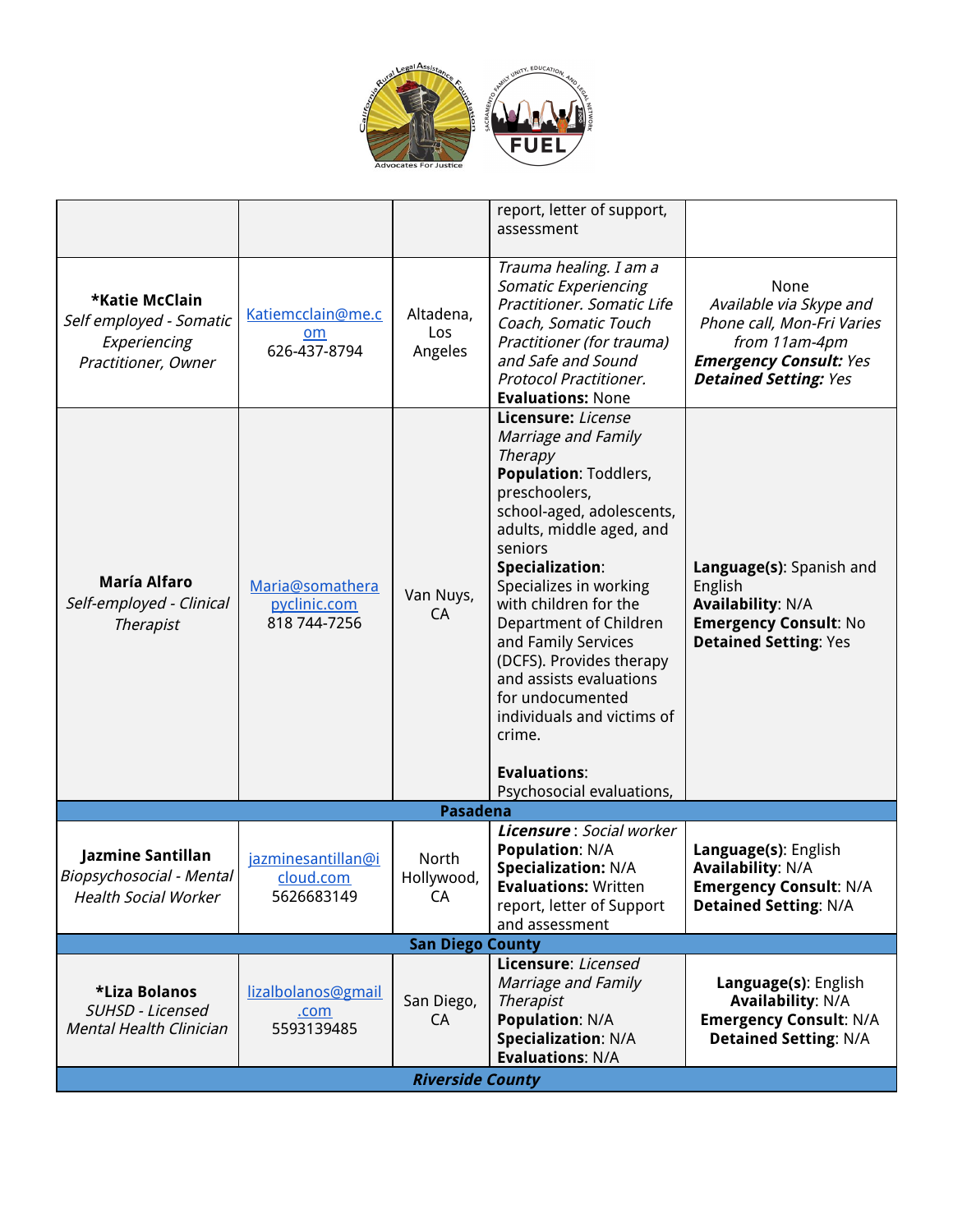

| *Carol Cornell<br>Retired                                                              | carolsuecornell@g<br>mail.com<br>4257700913             | La Canada,<br>CА                                   | Licensure: Licensed<br><b>Clinical Social Worker</b><br><b>Population: N/A</b><br><b>Specialization: N/A</b><br><b>Evaluations:</b><br>Psychosocial evaluation,<br>written report, letter of<br>support, and assessment                                                                                                                                                                                                                                                                                                                                                                         | Language(s): English<br><b>Availability: N/A</b><br><b>Emergency Consult: N/A</b><br><b>Detained Setting: N/A</b>                                 |
|----------------------------------------------------------------------------------------|---------------------------------------------------------|----------------------------------------------------|-------------------------------------------------------------------------------------------------------------------------------------------------------------------------------------------------------------------------------------------------------------------------------------------------------------------------------------------------------------------------------------------------------------------------------------------------------------------------------------------------------------------------------------------------------------------------------------------------|---------------------------------------------------------------------------------------------------------------------------------------------------|
|                                                                                        |                                                         | <b>Orange County</b>                               |                                                                                                                                                                                                                                                                                                                                                                                                                                                                                                                                                                                                 |                                                                                                                                                   |
| Yasaman Mostajeran<br><b>OMID Multicultural</b><br>Institute - Therapist               | yassmos@gmail.co<br>m<br>949-878-7882                   | Irvine,<br>CA                                      | Licensure: Associate<br>Marriage and Family<br>Therapist as well as PhD<br>candidate<br><b>Population: N/A</b><br>Specialization: N/A<br><b>Evaluations:</b><br>Psychological and<br>Biophysical Assessment,<br>written report, letter of<br>support, and assessment                                                                                                                                                                                                                                                                                                                            | Language(s): English and<br>Farsi<br><b>Availability: N/A</b><br><b>Emergency Consult: N/A</b><br><b>Detained Setting: N/A</b>                    |
|                                                                                        |                                                         | <b>Santa Barbara County</b>                        |                                                                                                                                                                                                                                                                                                                                                                                                                                                                                                                                                                                                 |                                                                                                                                                   |
| Dr. Jean Stultz<br>Self employed -<br>Licensed Marriage and<br><b>Family Therapist</b> | Mindfulintuitivepar<br>enting@gmail.com<br>805-698-5802 | Santa<br>Barbara,<br>CA<br><b>San Mateo County</b> | Licensure: Licensed<br>Marriage and Family<br><b>Therapist</b><br><b>Population: Toddlers,</b><br>preschoolers,<br>school-aged,<br>adolescence, adults, and<br>middle aged<br>Specialization:<br>Specializes in<br>Trauma/PTSD,<br>attachment, early<br>childhood development,<br>parenting, gender and<br>sexual orientation,<br>mind-body integration,<br>life transitions, foster<br>care and adoptions<br>issues, physical<br>disabilities.<br><b>Evaluations:</b><br>Psychosocial<br>assessments, written<br>reports, letter of support,<br>diagnosis, treatment<br>plans, and assessments | Language(s): English<br><b>Availability: M-F mornings</b><br>8:00 a.m - 12:00 p.m<br><b>Emergency Consult: No</b><br><b>Detained Setting: Yes</b> |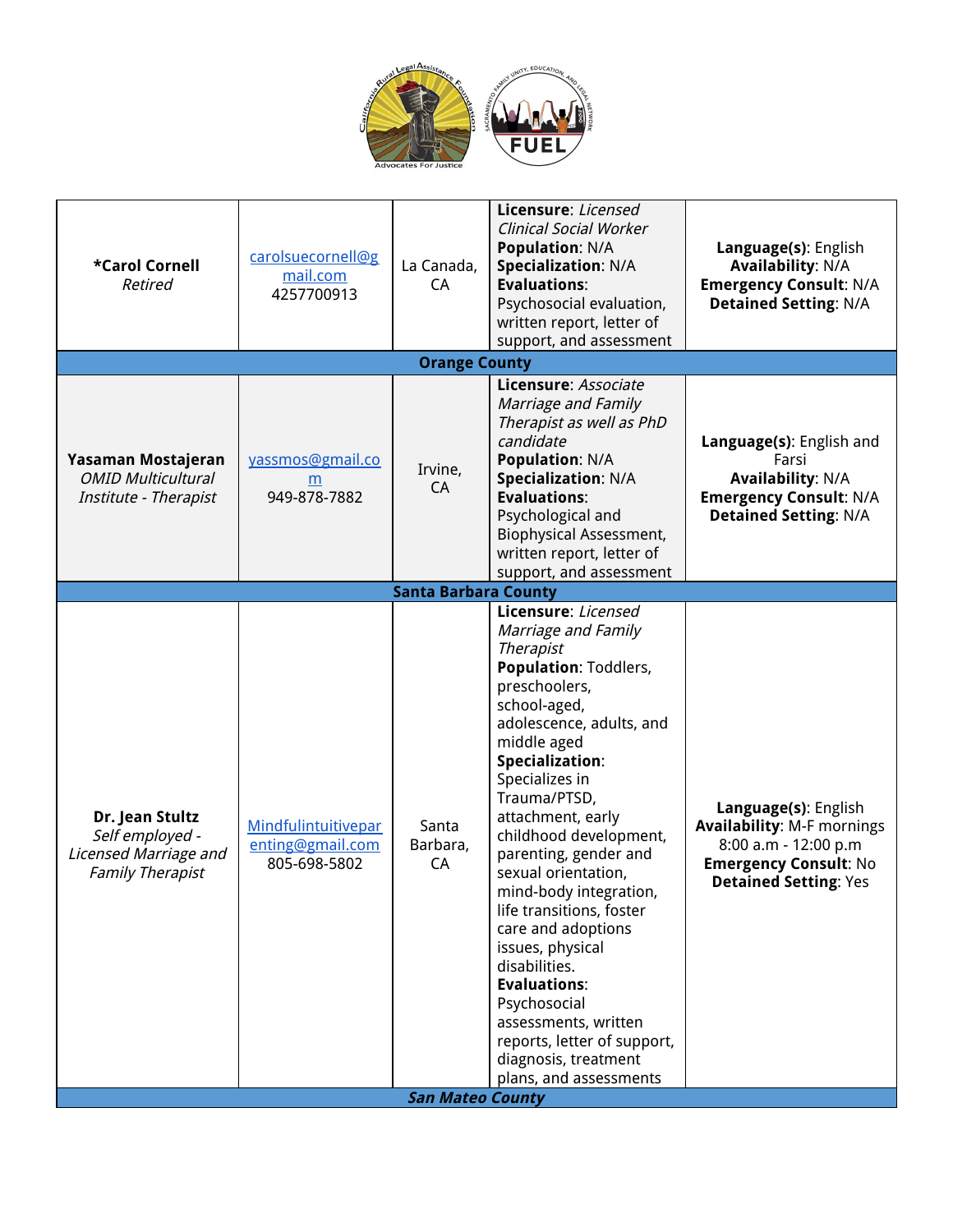

| *Islam Hassanein<br>StarVista - Program<br><b>Manager and Mental</b><br><b>Health Clinician</b>                                                                               | ishassanein@gmail.<br>com<br>4159940137          | San Mateo,<br>CA                           | Licensure: Associate<br>Marriage and Family<br><b>Therapist</b><br><b>Population: N/A</b><br><b>Specialization: N/A</b><br><b>Evaluations: N/A</b>                                                                                                                                                                                                                                                                         | Language(s): English<br><b>Availability: N/A</b><br><b>Emergency Consult: N/A</b><br><b>Detained Setting: N/A</b>                                                   |
|-------------------------------------------------------------------------------------------------------------------------------------------------------------------------------|--------------------------------------------------|--------------------------------------------|----------------------------------------------------------------------------------------------------------------------------------------------------------------------------------------------------------------------------------------------------------------------------------------------------------------------------------------------------------------------------------------------------------------------------|---------------------------------------------------------------------------------------------------------------------------------------------------------------------|
|                                                                                                                                                                               |                                                  | <b>Santa Clara County</b>                  |                                                                                                                                                                                                                                                                                                                                                                                                                            |                                                                                                                                                                     |
| *Serenity Sersecion<br><b>Private Practice and</b><br>Palo Alto University -<br><b>Interim Director of</b><br>sexual and gender<br>minority clinic, also<br>private practice. | serenitysersecionp<br>hd@gmail.com<br>6504489194 | Sunnyvale,<br>CA                           | Licensure: Licensed<br>Psychologist<br><b>Population: N/A</b><br><b>Specialization: N/A</b><br><b>Evaluations: N/A</b>                                                                                                                                                                                                                                                                                                     | Language(s): English<br><b>Availability: N/A</b><br><b>Emergency Consult: N/A</b><br><b>Detained Setting: N/A</b>                                                   |
|                                                                                                                                                                               |                                                  | <b>San Francisco</b>                       |                                                                                                                                                                                                                                                                                                                                                                                                                            |                                                                                                                                                                     |
| <b>Lauren Cona</b><br>Didi Hirsch Mental<br><b>Health Services -</b><br><b>Clinical Supervisor</b>                                                                            | lauren.cona@gmail<br>.com<br>9178055940          | Los<br>Angeles                             | Licensure: Licensed<br><b>Clinical Social Worker</b><br><b>Population: Adults</b><br>Specialization:<br>Specializes in community<br>mental health, psychosis,<br>PTSD, mood disorders,<br>and TAY services<br><b>Evaluations:</b><br>Psychosocial evaluations,<br>adult full assessments,<br>written report, and letter<br>of support                                                                                      | Language(s): English<br><b>Availability: 2-3</b><br>hours/weekly<br><b>Emergency Consult: Yes</b><br><b>Detained Setting: Yes</b>                                   |
|                                                                                                                                                                               |                                                  | <b>Palo Alto</b>                           |                                                                                                                                                                                                                                                                                                                                                                                                                            |                                                                                                                                                                     |
| Sripriya Chari<br>NCIRE - Clinical<br>Assessor                                                                                                                                | Schari@gmail.com<br>650-319-5110                 | Mountain<br>View, Santa<br>Clara<br>County | Licensure: Clinical<br>Psychologist<br><b>Population: Adolescents,</b><br>adults, middle-aged, and<br>seniors<br>Specialization:<br>Specializes in working<br>with adults and older<br>adults performing<br>neuropsychological<br>assessments. Has<br>experience performing<br>psychodiagnostic<br>assessments with<br>adolescents and young<br>adults.<br><b>Evaluations:</b><br>Psychological/Diagnostic<br>evaluations, | Language(s): English,<br>Hindi, Tamil, conversational<br>Spanish<br>Availability: 5 hours /<br>week<br><b>Emergency Consult: No</b><br><b>Detained Setting: Yes</b> |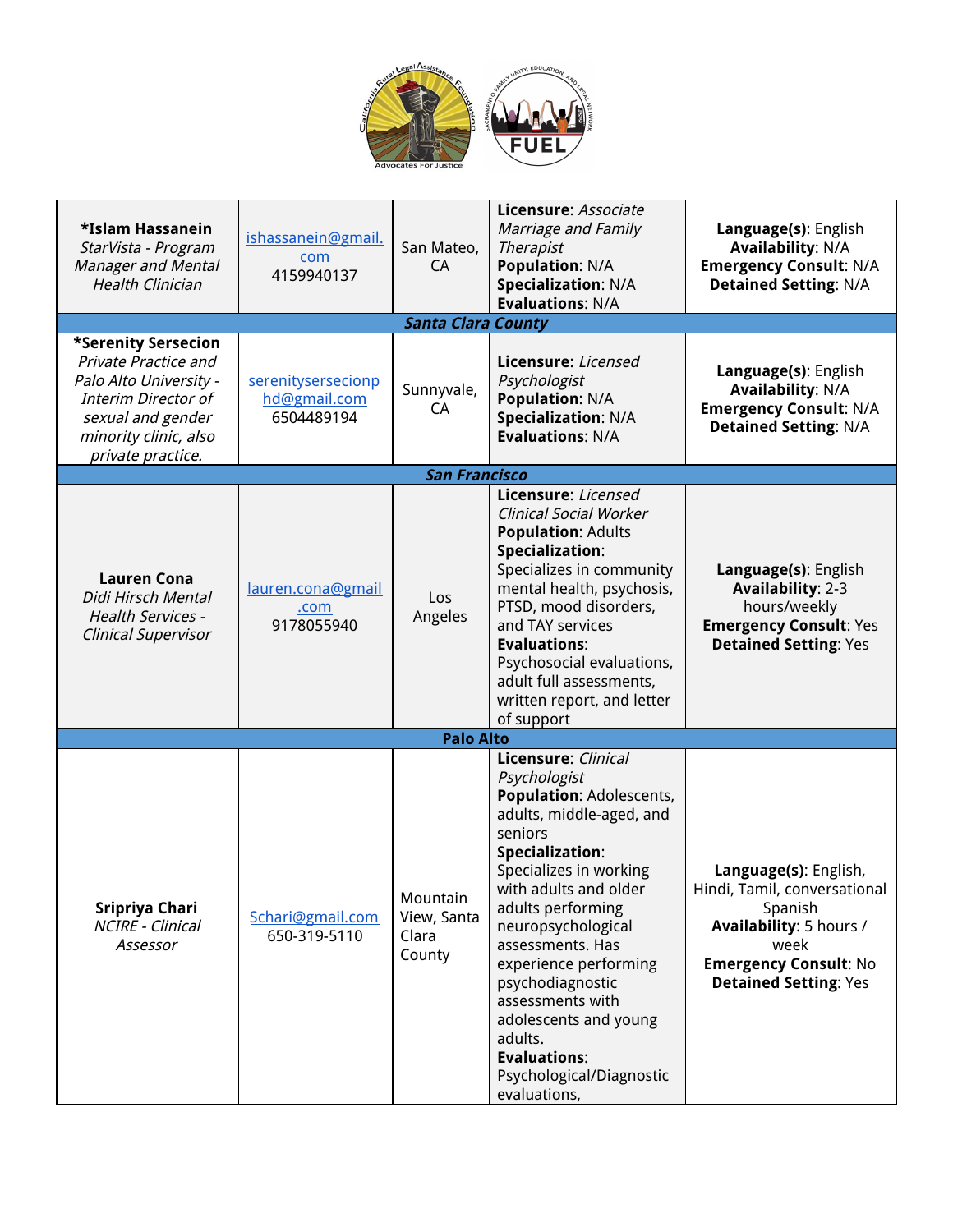

|                                                                                        |                                            |                                  | neuropsychological<br>assessments, written<br>report, and letter of<br>support                                                                                                                                                                                                                                                                                     |                                                                                                                                                                                                              |
|----------------------------------------------------------------------------------------|--------------------------------------------|----------------------------------|--------------------------------------------------------------------------------------------------------------------------------------------------------------------------------------------------------------------------------------------------------------------------------------------------------------------------------------------------------------------|--------------------------------------------------------------------------------------------------------------------------------------------------------------------------------------------------------------|
|                                                                                        |                                            | <b>Alameda County</b>            | Licensure: Staff                                                                                                                                                                                                                                                                                                                                                   |                                                                                                                                                                                                              |
| Nithya Narayan<br>Kaiser Permanente -<br>Clinical psychologist                         | Nityanarayan23@g<br>mail.com<br>5105656670 | Union City,<br>Alameda<br>county | psychologist<br><b>Population: Adults and</b><br>families<br>Specialization:<br>Specializes in working<br>with adults, families,<br>immigrants. Works with<br>victims of domestic<br>violence and trauma.<br><b>Evaluations:</b><br>Neuropsychological,<br><b>Cognitive Personality</b>                                                                            | Language(s): Hindi, Tamil,<br>English<br><b>Availability:</b><br><b>Emergency Consult: N/A</b><br><b>Detained Setting: N/A</b>                                                                               |
|                                                                                        |                                            | <b>Contra Costa County</b>       |                                                                                                                                                                                                                                                                                                                                                                    |                                                                                                                                                                                                              |
| <b>Hadley A. Davis</b><br>Seneca Family of<br>Agencies - Classroom<br><b>Therapist</b> | hadleyadavis@gma<br>il.com<br>661-575-5522 | Pinole,<br>Contra<br>Costa       | Licensure: Marriage and<br><b>Family Therapist</b><br><b>Population: Adolescence</b><br>Specialization:<br>Specializes in treating<br>adolescents, families and<br>couples. Has some<br>experiences with the<br>juvenile justice system,<br>foster care and<br>substance abuse.<br><b>Evaluations: written</b><br>report, and letter of<br>support, and assessment | Language(s): English and<br>limited Spanish<br><b>Availability: Available</b><br>through Skype and phone<br>call on evenings and<br>weekends<br><b>Emergency Consult: No</b><br><b>Detained Setting: Yes</b> |
| <b>Sakeena</b><br>Abdulraheem<br>uplift family services -<br>Social worker             | sraheem1@gmail.c<br>om<br>240-418-5805     | 94806<br>Concord                 | <b>Occupation: Social</b><br>worker<br>Population: School-aged,<br>adolescence, and adults<br>Specialization:<br>Specializes on domestic<br>violence prevention,<br>foster care, adoptions,<br>children and families                                                                                                                                               | Language(s): English,<br>Spanish, and intermediate<br>Arabic<br><b>Availability: Available</b><br>through phone call in the<br>evenings<br><b>Emergency Consult: No</b><br><b>Detained Setting: Yes</b>      |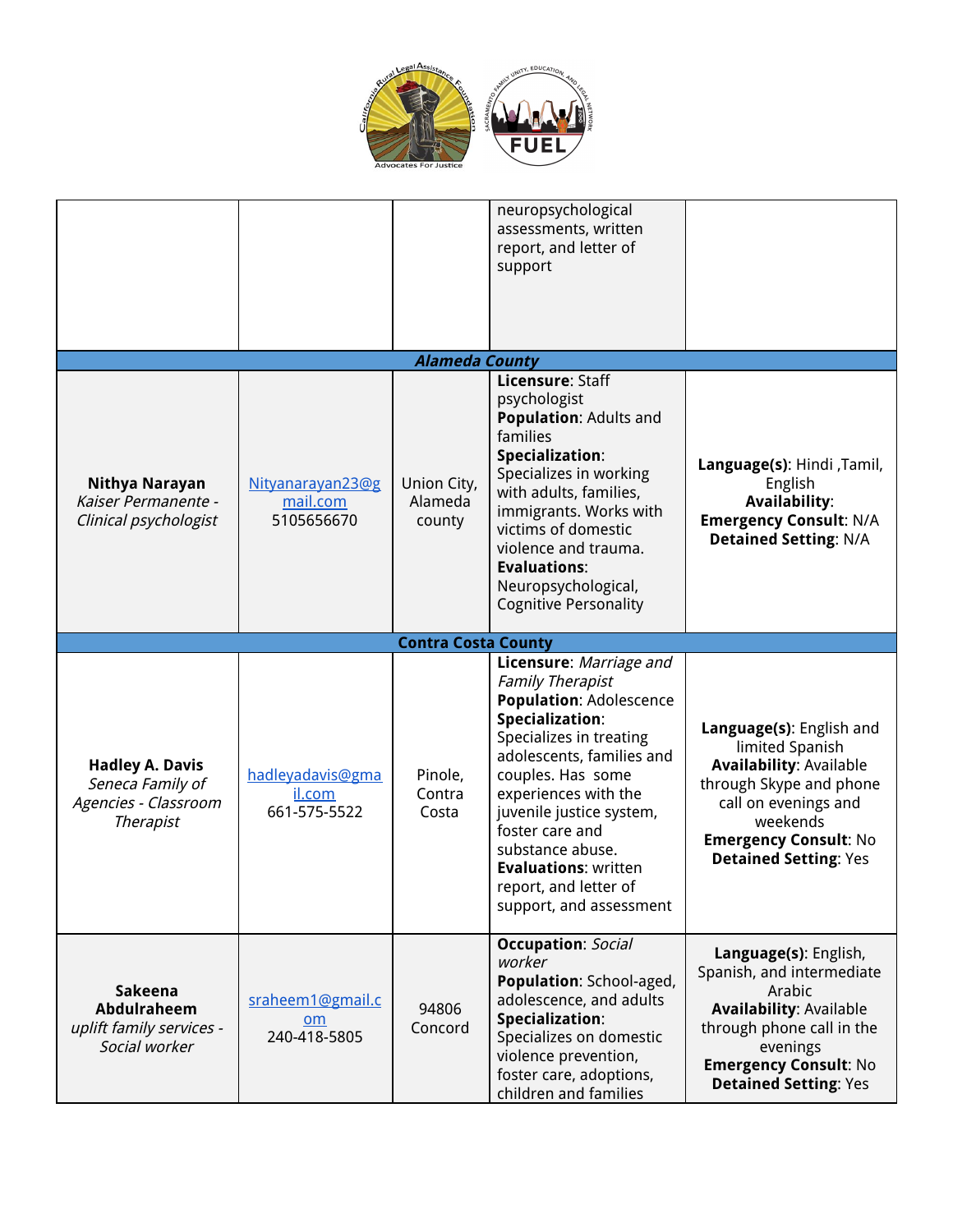

|                                                                                           |                                             |                               | <b>Evaluations: N/A</b>                                                                                                                                                                                                                                                                                                                                                                                                                                                 |                                                                                                                                                                           |
|-------------------------------------------------------------------------------------------|---------------------------------------------|-------------------------------|-------------------------------------------------------------------------------------------------------------------------------------------------------------------------------------------------------------------------------------------------------------------------------------------------------------------------------------------------------------------------------------------------------------------------------------------------------------------------|---------------------------------------------------------------------------------------------------------------------------------------------------------------------------|
|                                                                                           |                                             | <b>Oakland</b>                |                                                                                                                                                                                                                                                                                                                                                                                                                                                                         |                                                                                                                                                                           |
| <b>Susana Renaud</b><br>Kaiser Permanente -<br><b>Behavioral Health</b><br>Educator       | naturalrenaud@gm<br>ail.com<br>510-290-9381 | Oakland                       | <b>Occupation:</b> Behavioral<br><b>Health Educator</b><br><b>Population: N/A</b><br>Specialization:<br>Specializes in providing<br>advocacy, counseling,<br>and support groups<br><b>Evaluations: Written</b><br>report, letter of support,<br>and assessment                                                                                                                                                                                                          | Language(s): English and<br>Spanish<br><b>Availability: N/A</b><br><b>Emergency Consult: N/A</b><br><b>Detained Setting: N/A</b>                                          |
| <b>Heather Ladov</b><br>La ClÌ nica de la Raza -<br><b>Mental Health</b><br>Supervisor    | Heatherladov@gm<br>ail.com<br>415-596-5563  | Oakland/<br>Alameda           | Licensure: Licensed<br><b>Clinical Social Worker</b><br><b>Population: Toddlers,</b><br>preschoolers,<br>school-aged,<br>adolescence, adults,<br>middle-aged, and seniors<br>Specialization:<br>Specializes in adults<br>children and families<br>with severe and<br>persistent mental illness,<br>crisis, and trauma<br><b>Evaluations:</b><br>Psychosocial evaluation,<br>biopsychosocial<br>evaluation, DSM V<br>diagnosis, written report,<br>and letter of support | Language(s): English and<br>Spanish<br><b>Availability: Available</b><br>through Skype and phone<br>call<br><b>Emergency Consult: Yes</b><br><b>Detained Setting: Yes</b> |
| <b>Erica Gomes</b><br>La Clinica - IBH<br>Supervisor                                      | ericamariegomes@<br>gmail.com<br>510102104  | Oakland/Al<br>ameda<br>County | Licensure: Licensed<br><b>Clinical Social Worker</b><br><b>Population: N/A</b><br>Specialization:<br><b>Evaluations:</b><br>Psychosocial<br>Biopsychosocial<br>evaluation, Mental Health<br>evaluation, written<br>report, and letter of<br>support                                                                                                                                                                                                                     | Language(s): English and<br>Spanish<br><b>Availability: N/A</b><br><b>Emergency Consult: N/A</b><br><b>Detained Setting: N/A</b>                                          |
|                                                                                           |                                             | <b>Santa Cruz County</b>      |                                                                                                                                                                                                                                                                                                                                                                                                                                                                         |                                                                                                                                                                           |
| *Naomi Charanpal<br>Self-employed - Gestalt<br>Practitioner and<br>Kundalini Yoga Teacher | yogacharanpal@g<br>mail.com<br>8317130192   | Santa Cruz                    | <b>Occupation: Gestalt</b><br>Practitioner and<br>Kundalini Yoga Teacher<br><b>Population: N/A</b>                                                                                                                                                                                                                                                                                                                                                                      | Language(s): English and<br><b>Braille</b><br><b>Availability: N/A</b><br><b>Emergency Consult: N/A</b>                                                                   |